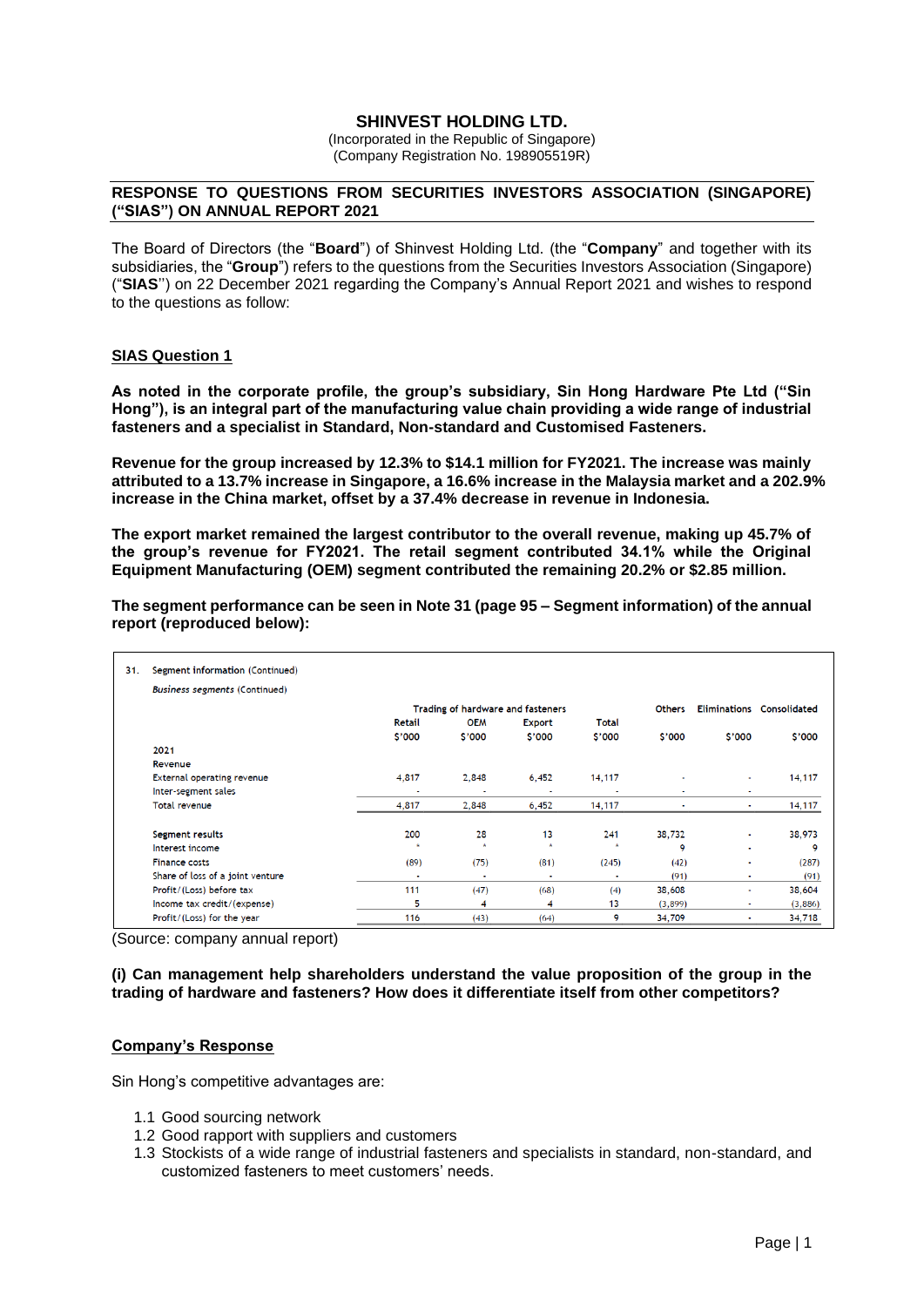## **(ii) How does the group create and capture value for shareholders?**

## **Company's Response**

- 2.1 To look for good opportunities to invest primarily in China.
- 2.2 To expand both the local and export fasteners markets.

**(iii) Has management analysed the key value drivers of the different strategic business units ("SBUs")? How can the group improve its profitability in each of the three SBUs? As seen in Note 31 (shown above), the OEM SBU and the export SBU were loss-making in FY2021.**

## **Company's Response**

- 3.1 The nature of business of Sin Hong's three SBU, namely, Retail, OEM, and Export, is unique as they compete and at the same time complement each other. They compete because they share the same pool of stocks and complement each other as they support each other in bulk procurement to reduce costs.
- 3.2 The three SBUs have built up good relationships with their customers and well supported by them.
- 3.3 The staff in each SBU have in-depth knowledge of the fasteners and customers they are serving.

## **(iv) Does management have an estimate of the group's market share in Singapore? Are there opportunities to consolidate its market position?**

## **Company's Response**

- 4.1 We have not done any survey, however, we understand that we are one of the major player in Singapore.
- 4.2 We are looking for such opportunities.

## **SIAS Question 2**

**As noted in the corporate profile, the group invested in Espressif Group in 2014 and over the years, that investment turned into a 6% direct holding in Espressif Systems (Shanghai) Co., Ltd. ("Espressif Shanghai") which was listed on the Shanghai Stock Exchange STAR Market on 22 July 2019.**

**At the end of the financial year, as at 31 August 2021, the company held 3,441,595 shares which represent 4.3% of equity interest in Espressif Shanghai. As at 24 November 2021, the group's stake was reduced to 2,804,446 ordinary shares following subsequent disposals.**

**Out of the group's total assets of \$206.3 million, \$152.1 million (or 74%) was attributed to the group's holdings of Espressif Shanghai along with \$28.5 million (14%) in cash and bank balances.**

**(i) Can the board help shareholders understand the strategic value of Espressif Shanghai?**

## **Company's Response**

1.1 The investment in Espressif equity is not classified as strategic investment for the Company and the net fair value of these shares are derived on closing quoted market price on the last market day of the financial year after adjustments.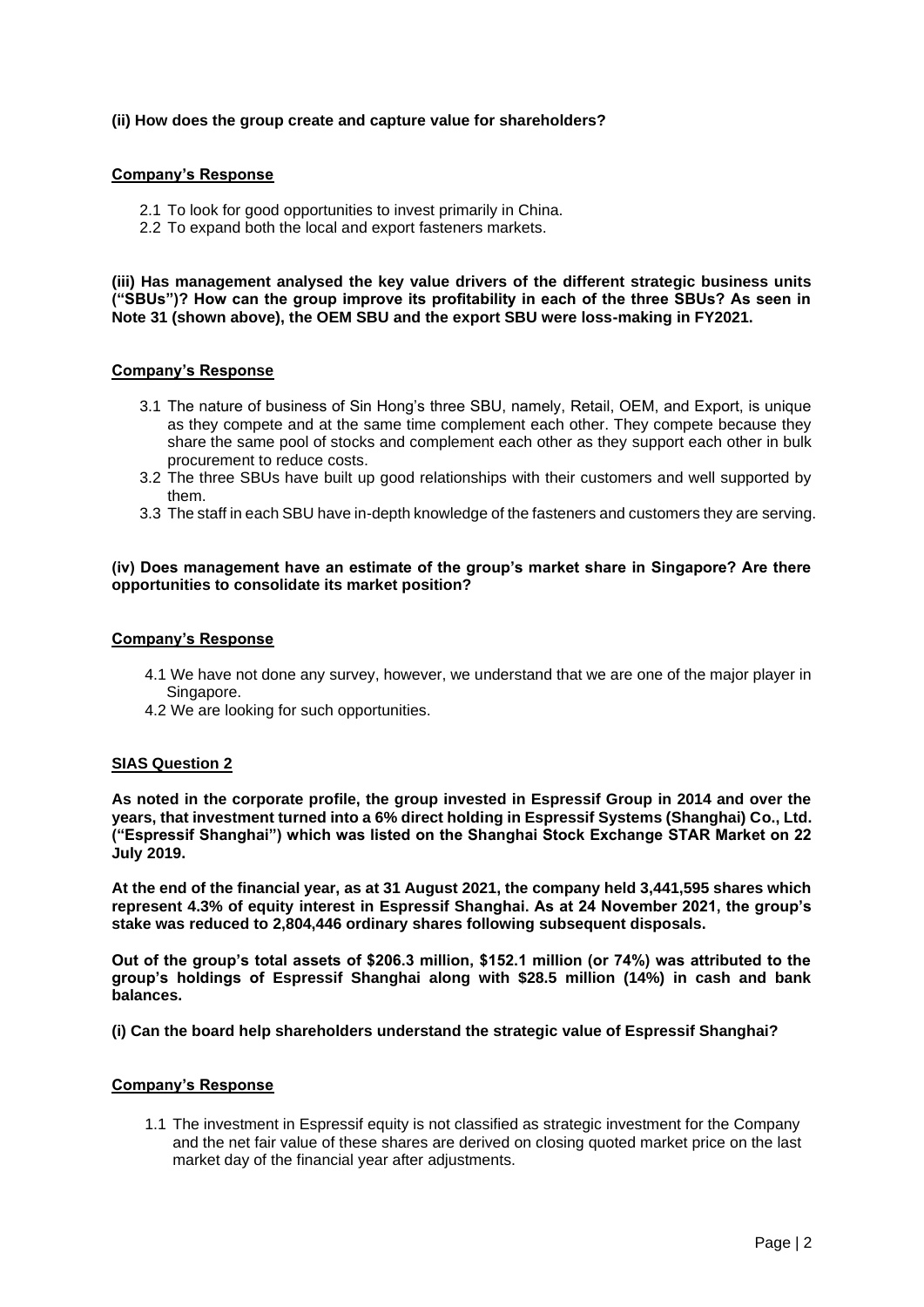**(ii) Please elaborate further on the "prudent approach to the divestment of Espressif Shanghai's shares" (page 3). Is Espressif Shanghai a "non-core" asset?**

## **Company's Response**

2.1 To maximise shareholders' return, any further divestment of Espressif Shares will depend on market conditions and Company requirements.

2.2 Espressif Shanghai is classified under Financial assets at fair value through profit or loss ("**FVTPL**") in Company's Balance Sheet.

**(iii) Can the company also (re)state the conditions, restrictions and moratorium, if any, on the group's sale of the shares of Espressif Shanghai?** 

## **Company's Response**

3.1 Please refer to our previous announcements.

**Given the immense success of Espressif Shanghai, the group's financial performance and financial position are closely tied to the share price of Espressif Shanghai.**

**(iv) Has the board evaluated the group's market risks (including the concentration risk)? How is the group mitigating such risks, especially given that the group appears to be a passive investor with no management role nor influence in Espressif Shanghai?**

#### **Company's Response**

4.1 Please refer to our Annual Report 2021 pages 100 – 109, note 32 for details.

**In addition, as at 31 August 2021, the company holds a 25% of equity interest in a Singapore based software publishing company, ESSE PI Pte. Ltd. ("ESSE").**

**As noted in the board statement (page 2), the group reported an impairment loss of \$343,000 in the investment cost in ESSE for FY2021 due to a lower recoverable amount of \$149,000 although ESSE has launched its next-generation flagship platform under a new branding - TIDE (Train, Infer, Deploy & Evaluate) which provides an end-to-end platform to train Machine Learning models and deploy a business application on-premise or on cloud.**

**(v) What is management's level of influence on the day-to-day and on the strategic matters of ESSE?**

## **Company's Response**

5.1 We are a passive investor of ESSE with a 25% of equity interest.

## **SIAS Question 3**

**As noted in the corporate governance report, the company does not have a fixed dividend policy. The form, frequency and amount of dividends the board may recommend or declare, will depend on various factors, including general financial condition, the level of group's cash and earnings, results of operations, capital requirements, cash flow, general business condition, development plans and other factors as the directors may deem appropriate (page 23).**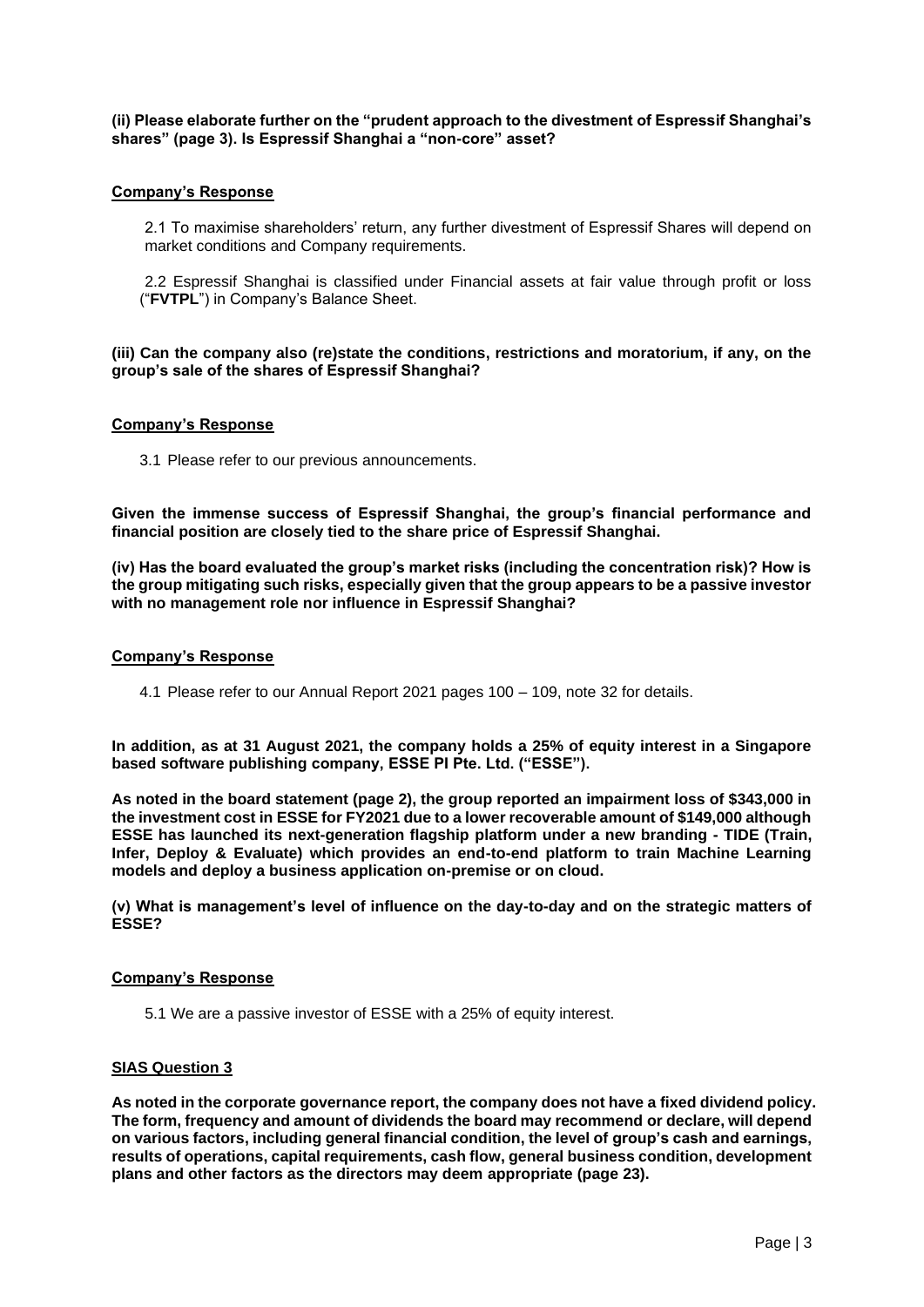**For the financial year ended 31 August 2020, the company declared a final tax-exempt dividend of \$0.03 per ordinary share (amounting to \$897,000) and a special tax-exempt dividend of \$0.30 per ordinary share (amounting to \$8.97 million).**

**For the financial year ended 31 August 2021, the company declared an interim tax-exempt dividend of \$0.02 per ordinary share (amounting to \$598,000) and a proposed final tax-exempt dividend of \$0.03 per ordinary share (amounting to \$897,000).**

**As noted earlier, the group has \$28.5 million in cash and bank balances as at 31 August 2021 and has sold a further 637,149 Espressif Shanghai shares after the end of the financial year, for estimated proceeds of RMB 121 million or approximately \$26 million.**

**Based on estimates, the cash is approximately \$1.8 per share.**

**(i) What is the capital expenditure required in the next 24-36 months to support the growth of the trading business?**

## **Company's Response**

1.1 We will share with Shareholders accordingly at the appropriate time.

## **(ii) Has the board evaluated the group's capital structure?**

## **Company's Response**

2.1 Please refer to our Annual Report 2021 Page 110, note 33 for details.

# **(iii) Is the board seeking other/major investments and/or diversification?**

## **Company's Response**

3.1 Yes, but nothing in concrete.

## **(iv) What deliberations did the board have on the declaration of a special dividend to reward shareholders for the financial year ended 31 August 2021?**

## **Company's Response**

4.1 Although the market is expected to recover slowly with the opening up of borders by many countries, there is still a lot of uncertainty in local and international markets, particularly in China. However, uncertainty will also offer opportunities; thus, the directors view preserving resources to overcome the uncertainties and seize opportunities as and when they arise as a better strategy rather than raising funds from shareholders as and when required.

# **(v) Would the board be considering the declaration of a special (interim) dividend to right-size its balance sheet given that the cash level has built up significantly?**

# **Company's Response**

5.1 Please refer to our reply on (iv) above.